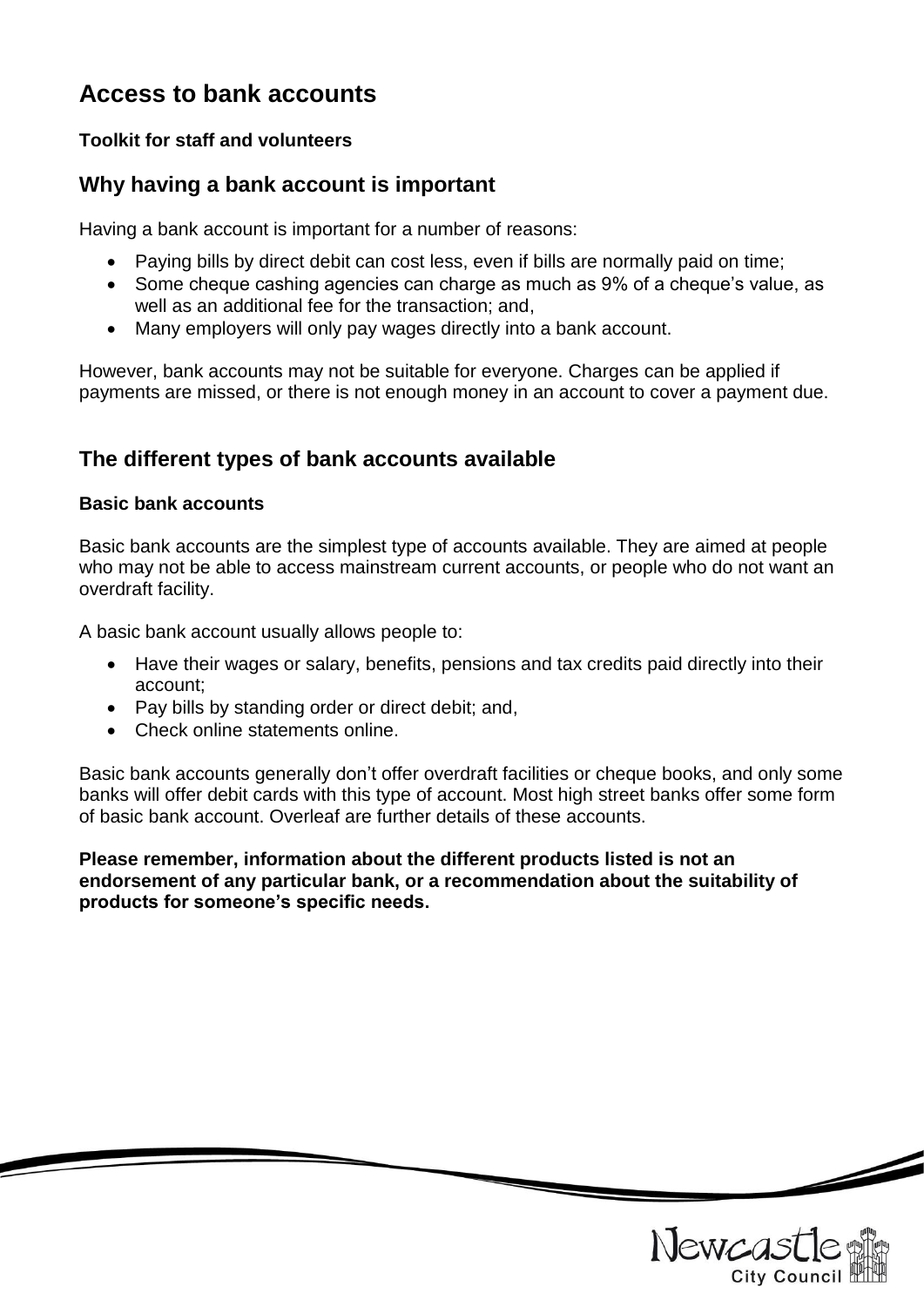| <b>Bank</b>                                                         | Name of<br>account                                       | <b>Facilities</b>                                                                                                                                                                                                                      | <b>Contact details</b>                                                                                                                                                                                                                                                                                                                                                                                                                                                                                                                                                                                                                                                                                                                                                                                                                                                                                                                                                                                                                           |
|---------------------------------------------------------------------|----------------------------------------------------------|----------------------------------------------------------------------------------------------------------------------------------------------------------------------------------------------------------------------------------------|--------------------------------------------------------------------------------------------------------------------------------------------------------------------------------------------------------------------------------------------------------------------------------------------------------------------------------------------------------------------------------------------------------------------------------------------------------------------------------------------------------------------------------------------------------------------------------------------------------------------------------------------------------------------------------------------------------------------------------------------------------------------------------------------------------------------------------------------------------------------------------------------------------------------------------------------------------------------------------------------------------------------------------------------------|
| Bank of<br>Scotland                                                 | <b>Basic</b><br>Account                                  | Visa debit card<br>Direct debits<br><b>Standing orders</b><br>Internet banking<br>Telephone<br>banking<br>Mobile alerts                                                                                                                | Bank of Scotland's Basic Account may be<br>available if you don't meet the conditions<br>for other current accounts.<br>For more information visit:<br>https://www.bankofscotland.co.uk/bankac<br>counts/compare-current-accounts/basic-<br>account/                                                                                                                                                                                                                                                                                                                                                                                                                                                                                                                                                                                                                                                                                                                                                                                             |
| <b>Barclays</b><br><b>Bank</b><br>The<br>Cooperative<br><b>Bank</b> | <b>Basic Current</b><br>Account<br>Cashminder<br>Account | Cash card<br>Direct debits<br><b>Standing orders</b><br>Mobile banking<br><b>Text alerts</b><br>Available as a<br>joint account<br>Direct debits<br>Standing orders<br>Regular<br>statements<br>Online banking<br>Telephone<br>banking | Barclays Bank Basic Account is available<br>for people who don't qualify for Barclays'<br>other current accounts, or for people who<br>don't have a current UK bank account.<br>Applications must be made in person.<br>Two forms of identification are needed.<br>To find out where the nearest branch is<br>visit: https://www.barclays.co.uk/branch-<br>finder/<br>For more information call 0345 6004545.<br>Lines are open 8am to 6pm Monday -<br>Friday, 9am to 5pm Saturday or visit:<br>https://www.barclays.co.uk/current-<br>accounts/basic-account/<br>The Cooperative Bank's Cashminder<br>Account is available to people who are in<br>financial difficulty and who do not hold a<br>Cooperative Bank or Smile current<br>account.<br>An application pack can be downloaded<br>at: https://www.co-<br>operativebank.co.uk/currentaccounts/cas<br>hminder or by phoning 03457 212212.<br>Lines are open 6am to 10pm 7 days per<br>week.<br>For more information visit: www.co-<br>operativebank.co.uk/currentaccounts/cas<br>hminder |
| <b>Halifax</b><br><b>Bank</b>                                       | <b>Basic</b><br>Account                                  | Visa electron<br>debit card<br>Direct debits<br><b>Standing orders</b>                                                                                                                                                                 | A Halifax Basic Account may be available<br>for people who do not meet the conditions<br>for their other current accounts.<br>For more information or to apply online<br>visit:                                                                                                                                                                                                                                                                                                                                                                                                                                                                                                                                                                                                                                                                                                                                                                                                                                                                  |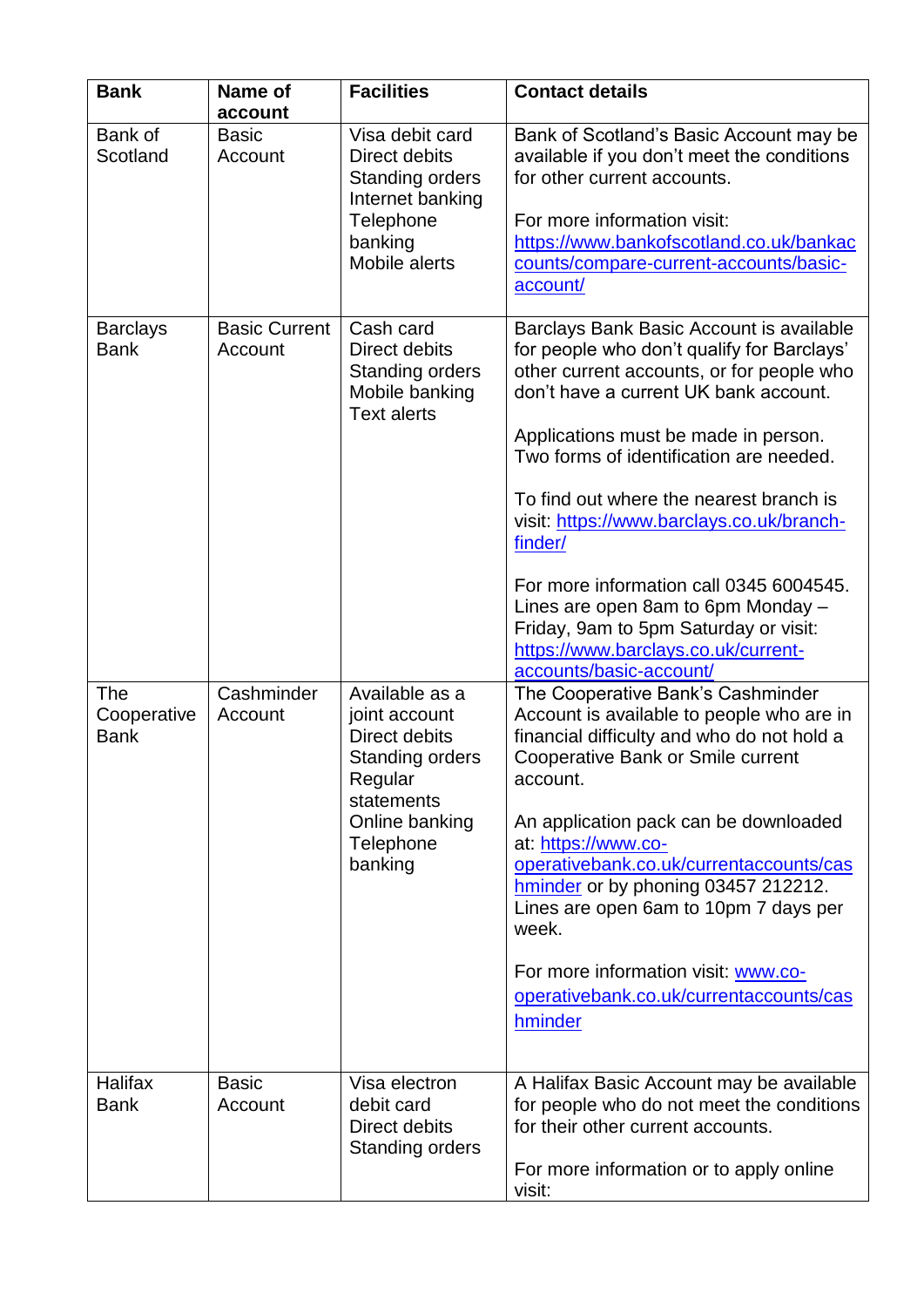|                               |                                 |                                                                                                                                | www.halifax.co.uk/bankaccounts/basic-<br>bank-account/                                                                                                                                                                                                                                                                                                                                                                                               |
|-------------------------------|---------------------------------|--------------------------------------------------------------------------------------------------------------------------------|------------------------------------------------------------------------------------------------------------------------------------------------------------------------------------------------------------------------------------------------------------------------------------------------------------------------------------------------------------------------------------------------------------------------------------------------------|
| <b>HSBC Bank</b>              | <b>Basic Bank</b><br>Account    | Visa debit card<br>Direct debits<br><b>Standing orders</b><br>Internet banking<br>Mobile banking<br>Telephone<br>banking       | For more information or to apply online<br>visit: www.hsbc.co.uk/1/2/current-<br>accounts/basic-bank-account<br>An application pack can be requested by<br>phone 0800 028 0126. Lines are open<br>8am to 10pm every day except Christmas<br>Day, Boxing Day and New Year's Day.<br>Applications can also be made in person.<br>To find the nearest branch visit:<br>www.hsbc.co.uk/1/2/current-<br>accounts/basic-bank-account/open-bank-<br>account |
| Nationwide<br><b>Bank</b>     | <b>Flex Basic</b><br>Account    | Direct debits<br><b>Standing orders</b><br><b>Branch banking</b><br>Internet banking<br>Mobile banking<br>Telephone<br>banking | For more information visit:<br>www.nationwide.co.uk/products/current-<br>accounts/cash-card/features-and-benefits<br>Applications can be made online:<br>www.nationwide.co.uk/products/current-<br>accounts/cash-<br>card/apply#tab:Howtoapply<br>Please note it is not possible to apply for<br>a Flex Basic Account directly. An<br>application should be made for a current<br>account and a decision will be made.                               |
| <b>NatWest</b><br><b>Bank</b> | <b>Basic</b><br>Account         | Visa debit card<br>Direct debits<br><b>Standing orders</b><br>Monthly<br>statements                                            | For more information or to apply online<br>visit: www.natwest.com/personal/current-<br>accounts/g1/basic-<br>account.ashx#tabs=section1<br>Applications can be made online:<br>http://personal.natwest.com/personal/curr<br>ent-accounts/compare-current-<br>accounts/basic-account.html                                                                                                                                                             |
| Santander<br><b>Bank</b>      | <b>Basic Current</b><br>Account | Cash card<br>Direct debits<br><b>Standing orders</b><br>Online banking<br>Mobile banking<br>Telephone<br>banking               | The Santander Basic Current Account<br>has been designed to help people<br>manage their money. A top up debit card<br>is linked to<br>For more information or to download an<br>application form visit:<br>www.santander.co.uk/csgs/Satellite?appl<br>D=abbey.internet.Abbeycom&canal=CAB<br>BEYCOM&cid=1210607872368&empr=A<br>bbeycom&leng=en_GB&pagename=Abb<br>eycom%2FPage%2FWC_ACOM_Templa<br>teA1                                             |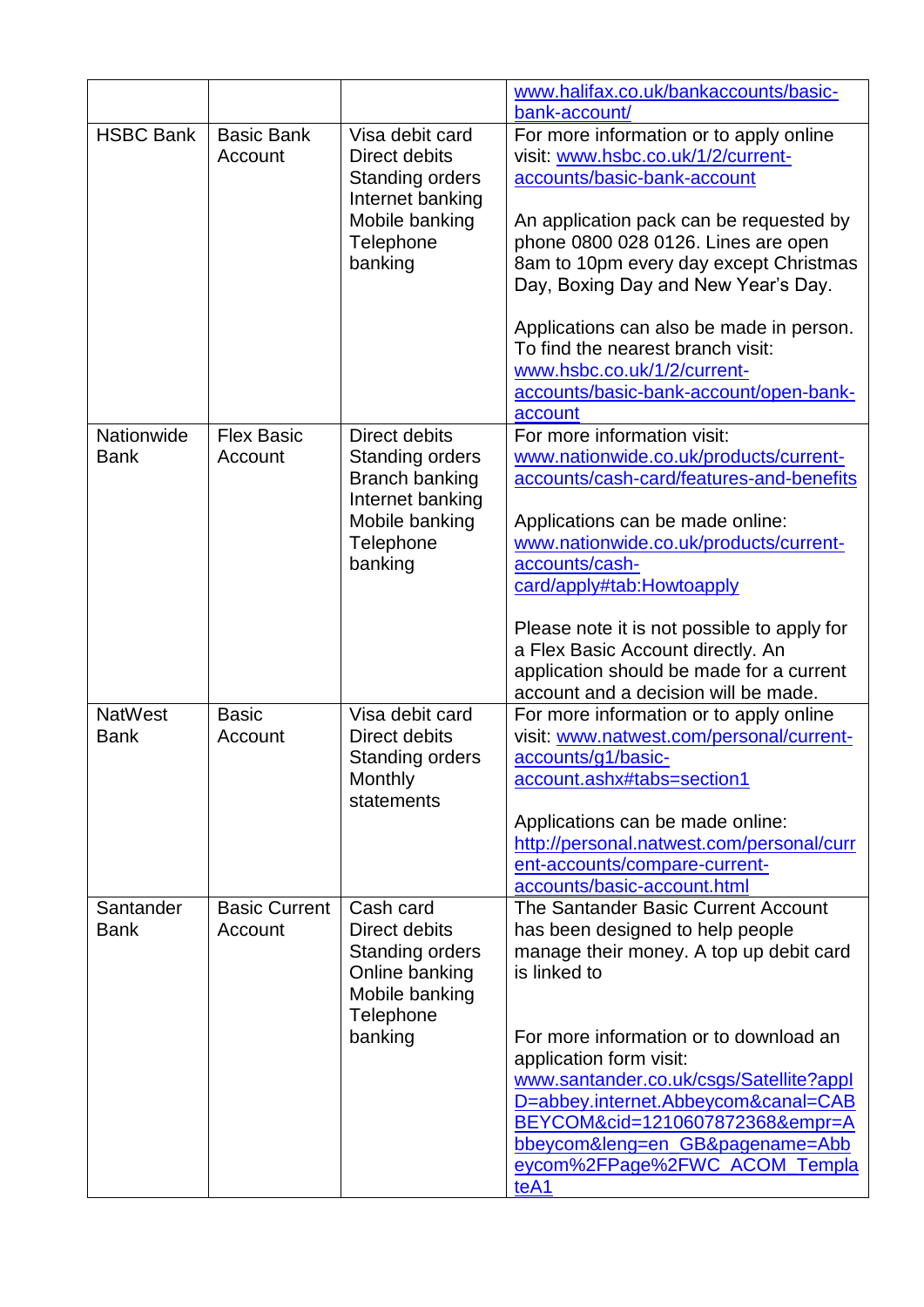|                          |                       |                                                       | Applications can also be made by phone<br>0800 068 6069. Lines are open Monday<br>to Friday 8am to 9pm, Saturday 8am to<br>4pm.<br>Or in person. To find your nearest branch<br>visit:<br>www.santander.co.uk/csgs/Satellite?page |
|--------------------------|-----------------------|-------------------------------------------------------|-----------------------------------------------------------------------------------------------------------------------------------------------------------------------------------------------------------------------------------|
|                          |                       |                                                       | name=BuscadorOficinas/Page/BOF_Fron<br>tEnd&empr=UKSantander&leng=en_GB                                                                                                                                                           |
| Yorkshire<br><b>Bank</b> | Ready Cash<br>Account | Debit card<br>Direct debits<br><b>Standing orders</b> | More information about this account is<br>available at<br>https://www.hsbc.co.uk/current-<br>accounts/products/basic-bank-account/<br>To apply for an account phone 0845 602<br>6198. Lines are open 7 days a week 8am            |
|                          |                       |                                                       | to 8pm.<br>Applications can also be made in person.<br>To find the nearest branch visit:<br>www.ybonline.co.uk/personal/branch-<br>locator/                                                                                       |

#### **Current accounts**

Generally, current bank accounts offer more facilities than basic bank accounts. This could include things such as cheque books or overdrafts. Some banks may charge customers for these facilities.

#### **'Jam jar' accounts**

'Jam jar' accounts are a fairly new product. The main feature of this type of account is that money can be divided into a number of different 'jars', for example one 'jar' could be used for paying bills, another could be used to pay for groceries and so on.

The advantages of a 'jam jar' account are that some of the worries linked to managing money are taken away and money set aside to pay bills can't be spent accidentally.

The main drawback of this type of account is they can be very expensive; as much as £10 per month. Currently, only Think Money offers this service. For more information visit: <https://www.thinkmoney.co.uk/current-account/>

### **Identification needed to open a bank account**

To open a bank account identification is needed to verify an individual's identity and their current UK address. The type of identification accepted may differ between banks, however examples could include: